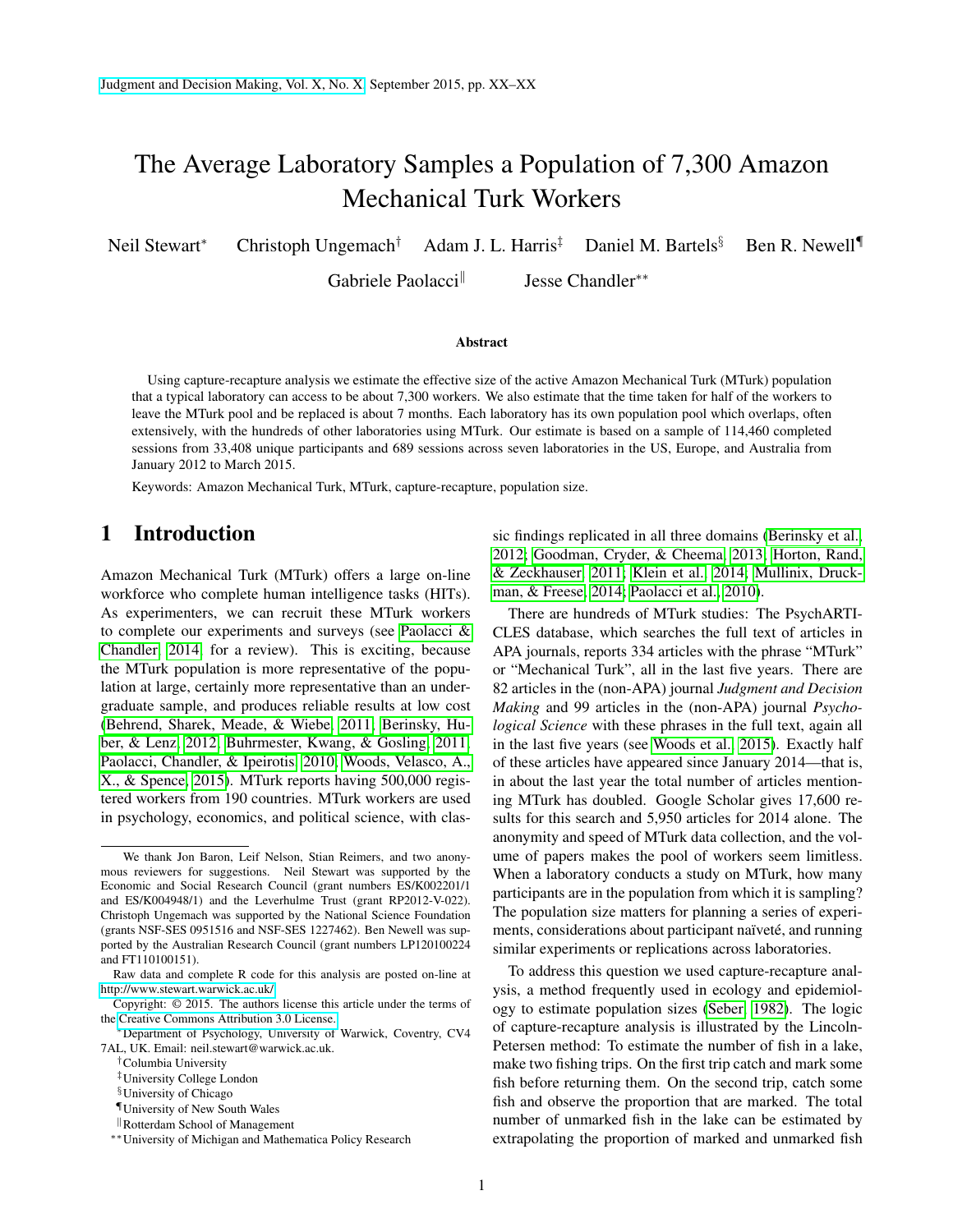marked fish in the lake. You don't need to catch all of the

caught on the second trip to the (known) number of fish marked on the first trip and the (unknown) number of un-

fish in the lake to estimate how many there are. We used an open-population capture-recapture analysis [\(Cormack, 1989\)](#page-8-3), which allows for MTurk workers to enter and leave the population. As we found moderate turnover rates, these open-population models are more appropriate than the closed-population models [\(Otis, Burn](#page-9-8)[ham, White, & Anderson, 1978\)](#page-9-8). We use the Jolly-Seber open-population model, which allows us to estimate the population size, rates of survival from one period to the next, and new arrivals to the population [\(Cormack, 1989;](#page-8-3) [Rivest](#page-9-9) [& Daigle, 2004\)](#page-9-9). A tutorial on the application of capture-

recapture models is given in the Appendix.

Below we apply this capture-recapture analysis to the MTurk population, but this method could be used to estimate the size of any human population by sampling people several times [\(Fisher, Turner, Pugh, & Taylor, 1994;](#page-9-10) [La](#page-9-11)[porte, 1994\)](#page-9-11). The raw data for these analyses come from the batch files which one can download from the MTurk requester web pages. These batch files contain, among other things, a *WorkerId* which is a unique identifier for each worker and that allows us to track workers across experiments and laboratories. To preempt the results, our laboratories are sampling from overlapping pools, each pool with fewer than 10,000 workers.

## 2 The Laboratories

We have pooled data from our seven laboratories, each with a separate MTurk account. Our laboratories are based in the US, UK, the Netherlands, and Australia. There were 33,408 unique participants or, in the language of MTurk, *workers*. These workers completed 114,460 experimental sessions or *HITs*. HITs were run in 689 different batches, with one experiment often run in multiple batches. The HITs were short experiments, often in the domain of judgment and decision making.

The top panel in Figure [1](#page-2-0) shows how the dates of sessions for each lab. The sessions took place between 7 January 2012 and 3 March 2015.

The middle rows of Figure [1](#page-2-0) show requirements of participants in terms of HIT acceptance history and geographical location. As is typical for experimental research on MTurk, all HITs were opened beyond "Master" level workers. Only Stewart opened HITs to significant proportion of workers from outside the US and only Stewart allowed a non-trivial fraction of workers with HIT approval rates below 90%.

The bottom panel of Figure [1](#page-2-0) plots median pay against duration for each experimental session. Duration is likely to be noisy because people sometimes accept the HIT after completing a task, sometimes accept a HIT and take a break before completing the task, and sometimes complete other tasks simultaneously. Across laboratories, median pay was \$0.35 and median duration was 4.4 minutes. The median hourly wage was \$5.54 (cf. the US federal minimum of \$7.25), though this will be an underestimate if durations are overestimated.

### 3 The Size of the MTurk Population

We included all HITs in our open-population analysis, except HITs where participants were invited to make multiple submissions and HITs were participation was only open to those who had taken part in a previous HIT. This removed 19% of HITs. These are the only exclusions. In estimating the open-population model, we treated each of the 13 quarter years from January 2012 to March 2015 as a capture opportunity. We fitted the model separately for each laboratory.

Figure [2](#page-3-0) displays the estimates from the open population analysis. Each column is for a different laboratory. Each row displays the estimate for different parameters across the 13 quarters. In the Jolly-Seber model estimates for the first and last quarter are not available (see the Appendix for details on this issue and also [Baillargeon & Rivest, 2007;](#page-8-4) [Cor](#page-8-3)[mack, 1989\)](#page-8-3).

The top row contains the estimates of the size of the MTurk population each laboratory can reach in each quarter, which is our primary interest. Estimates of the worker population size vary across time and laboratories, but estimates for individual labs are nearly always below 10,000 in every quarter. Note, this estimate is of the pool from which the laboratory sampled, not the number of workers actually sampled.

The leftmost column contains an estimate for the joint reach of all seven laboratories, where all the data are pooled as if they came from one laboratory. Our seven laboratories have a joint reach of between about 10,000 and 15,000 unique workers in any quarter (average 11,800).

The rightmost column contains estimates for a hypothetical laboratory, labelled "Average Lab", derived by combining the estimates from each of the seven laboratories using a random effects meta analysis [\(Cumming, 2014\)](#page-8-5). There is considerable heterogeneity across laboratories (median  $I^2 = 96\%$ ), though we leave exploring these differences to later experimental investigation. Effectively, the meta analysis is our best estimate at the reach of an unknown eighth laboratory, which could be yours. The average over time of the population size we expect this unknown laboratory to reach is about 7,300 unique workers.

The second row gives estimates of the probability that a worker in the population survives, or persists, from one quarter to the next. The random effects meta analysis gives a mean estimate of .74. This corresponds to a worker half-life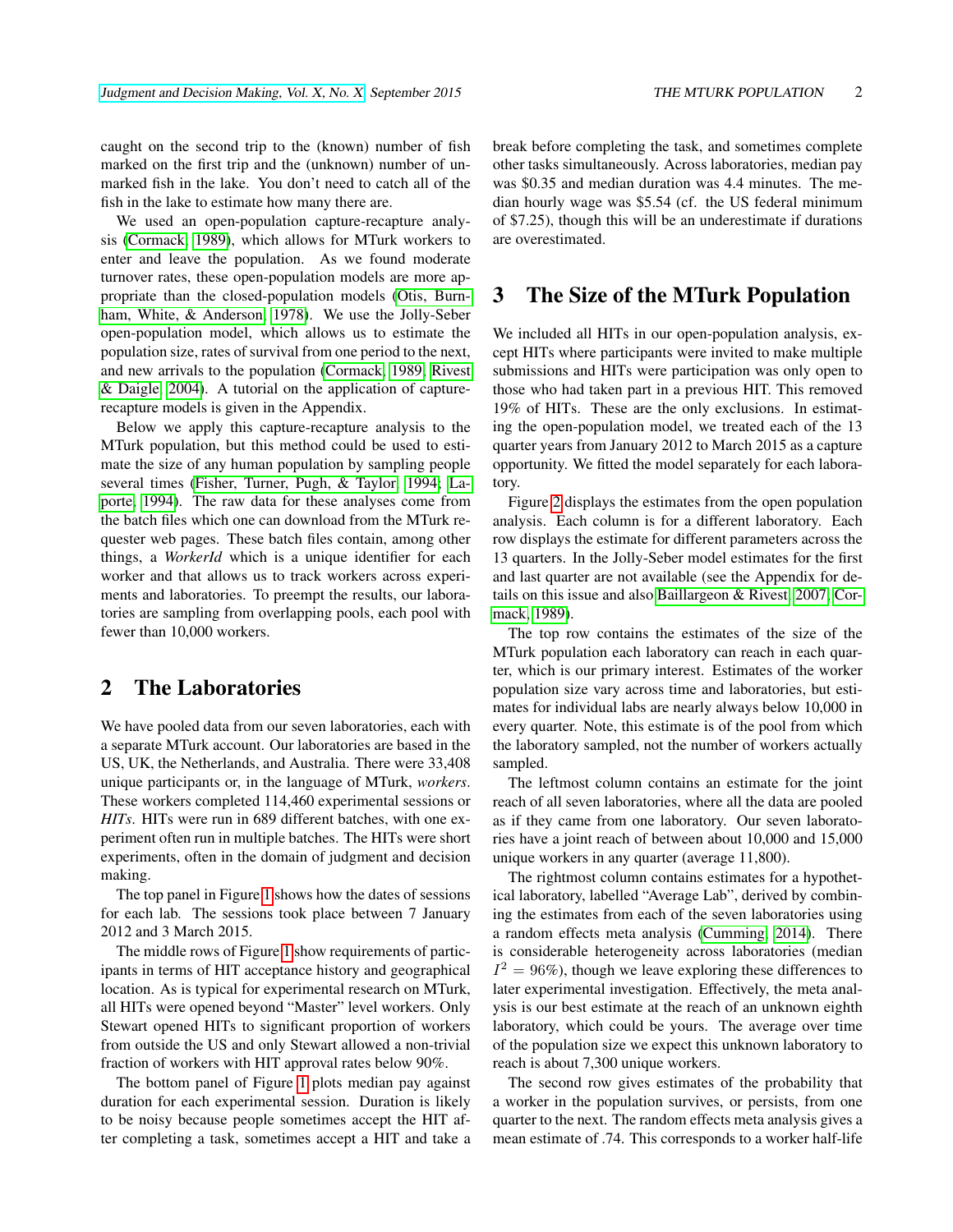<span id="page-2-0"></span>Figure 1: The details of timing, HIT acceptance and location requirements, and pay and duration across the seven labs. The first row shows the timing of the experiments by laboratory. A dot, jittered vertically, represents a single HIT. The second and third rows show the differences between laboratories in HIT acceptance rates and location requirements for participation. The final row shows scatter plots of the median pay against duration for each experiment. Each circle is a batch and its area is proportional to the number of HITs. The dashed line is the \$7.25 per hour US federal minimum wage, with batches under the line paying less. Note, scales differ over panels.



of about 7 months—the time it takes for half of the workers present in one quarter to have left.

The third row gives estimates of the number of new work-

ers arriving in the population sampled by a laboratory. The random effects meta analysis gives a mean estimate of about 1,900 new workers arriving each quarter for the average lab-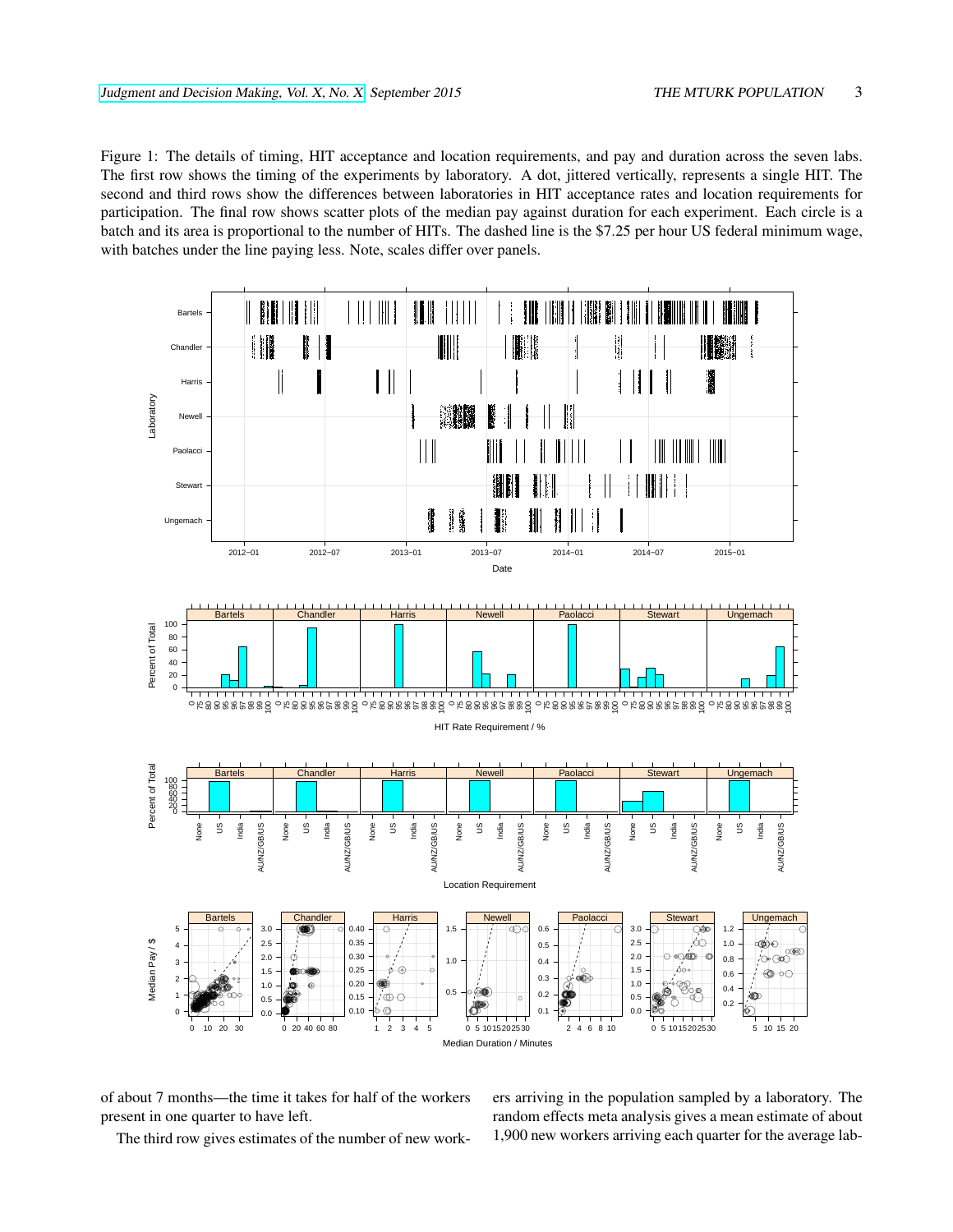

<span id="page-3-0"></span>Figure 2: Open population analysis results. Error bars are the extent of 95% confidence intervals.

oratory. For our combined laboratories, the mean estimate is 3,500 new workers arriving each quarter.

The bottom row gives estimates of the probability that workers will be sampled in the laboratory each quarter. Estimates vary across labs and time, and will be determined by the number of HITs offered, given almost all HITs offered are taken.

#### 3.1 Pay

[Buhrmester et al.](#page-8-2) [\(2011\)](#page-8-2) found that increasing pay rates increased the rate at which workers were recruited but did not affect data quality. We found that paying people more does not increase the population available—at least not within the ranges our laboratories covered. Figure [3](#page-4-0) repeats the Jolly-Seber open population modeling, but splitting HITs by hourly pay rate quartile instead of laboratory. The mean population estimate, averaged across quarters, decreased from 8,400 95% CI [8,100–8,800] for the lowest rates of pay to 6,200 95% CI [5,800–6,500] for the highest rates of pay. An analysis with absolute pay rather than pay rate also found no positive effect of pay on the population estimate.

#### <span id="page-3-1"></span>3.2 Batch Size

Running batches in larger sizes does increase the size of the population available. Figure [4](#page-5-0) repeats the Jolly-Seber open population modeling, but splitting HITs by the size of the quota requested when the batch was posted. Population estimates increase from 3,400 95% CI [2,600–4,100] for the smallest batches to 11,400 95% CI [11,000–11,700] for the largest batches from our combined laboratories.

#### 3.3 Robustness of the Open Population Estimate

The Jolly-Seber model we estimate does not accommodate heterogeneity in the capture probability across workers. By examining the residuals we find captures in 10 or more quarters are more frequent than the Jolly-Seber model fit predicts. This means that there are some individuals who are particularly likely to be captured, perhaps reflecting the tendency for some participants to be especially interested in completing surveys, both on MTurk [\(Chandler, Mueller, &](#page-8-6) [Ipeirotis, 2013\)](#page-8-6) and in other online nonprobability panels [\(Hillygus, Jackson, & Young, 2014\)](#page-9-12). Thus we repeated the analysis excluding the individuals caught in 10 or more of the 13 quarters (34% of workers). The logic is that the individuals never caught—which is what we need to estimate to get the population total, given we have actually counted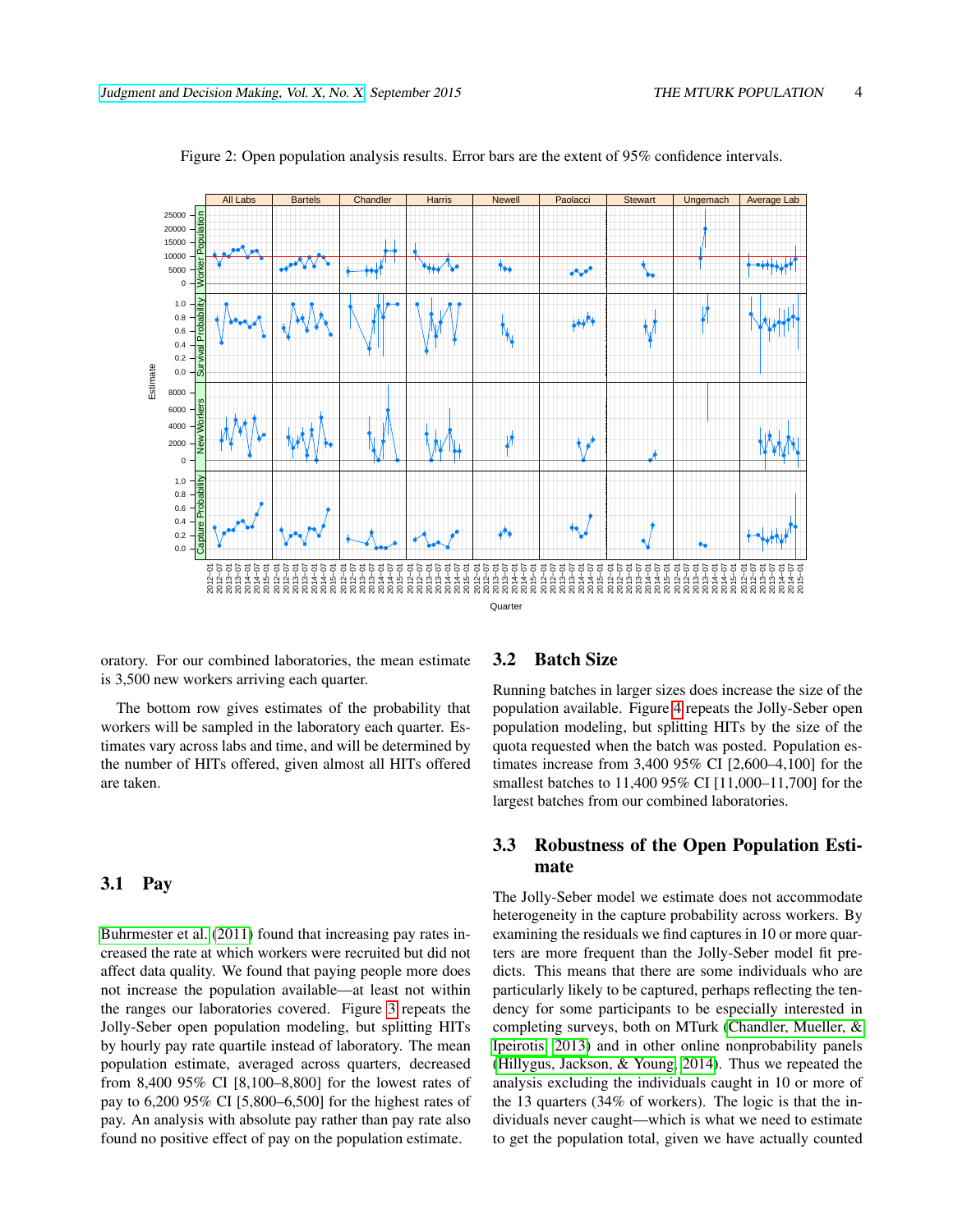<span id="page-4-0"></span>

Figure 3: Open population analysis results for different hourly rates of pay. Column headings give the ranges of pay rates for the four quartiles in the distribution of hourly pay. Error bars are the extent of 95% confidence intervals.

everyone else—are most like those caught rarely. The population estimate is, however, little affected by this exclusion. For example, the estimate of the reach of our combined laboratories increases slightly from 11,800 to 12,400.

We also reran the open-population estimation restricting the analysis to US workers with a HIT acceptance rate requirement of greater than 80%, which is the modal requirement across our seven labs. The estimate of the reach of our combined laboratories decreased slightly from 11,800 to 10,900 per quarter. The number of new workers for our combined laboratories decreased from 3,500 to to 3,200 per quarter. Survival rates and capture probabilities are virtually identical.

Though we have not done so here, we could have modeled the heterogeneity in capture probability directly. We could also have used nested models to allow for migration between laboratories [\(Rivest & Daigle, 2004\)](#page-9-9), which also deals with heterogeneous capture probabilities.

# 4 Repeated Participation

When you run a batch on MTurk, the default is to allow each worker to participate only once. But workers have very often completed many other batches on MTurk. They follow specific requesters or have a proclivity towards certain types of studies like psychology experiments [\(Chandler et al., 2013\)](#page-8-6).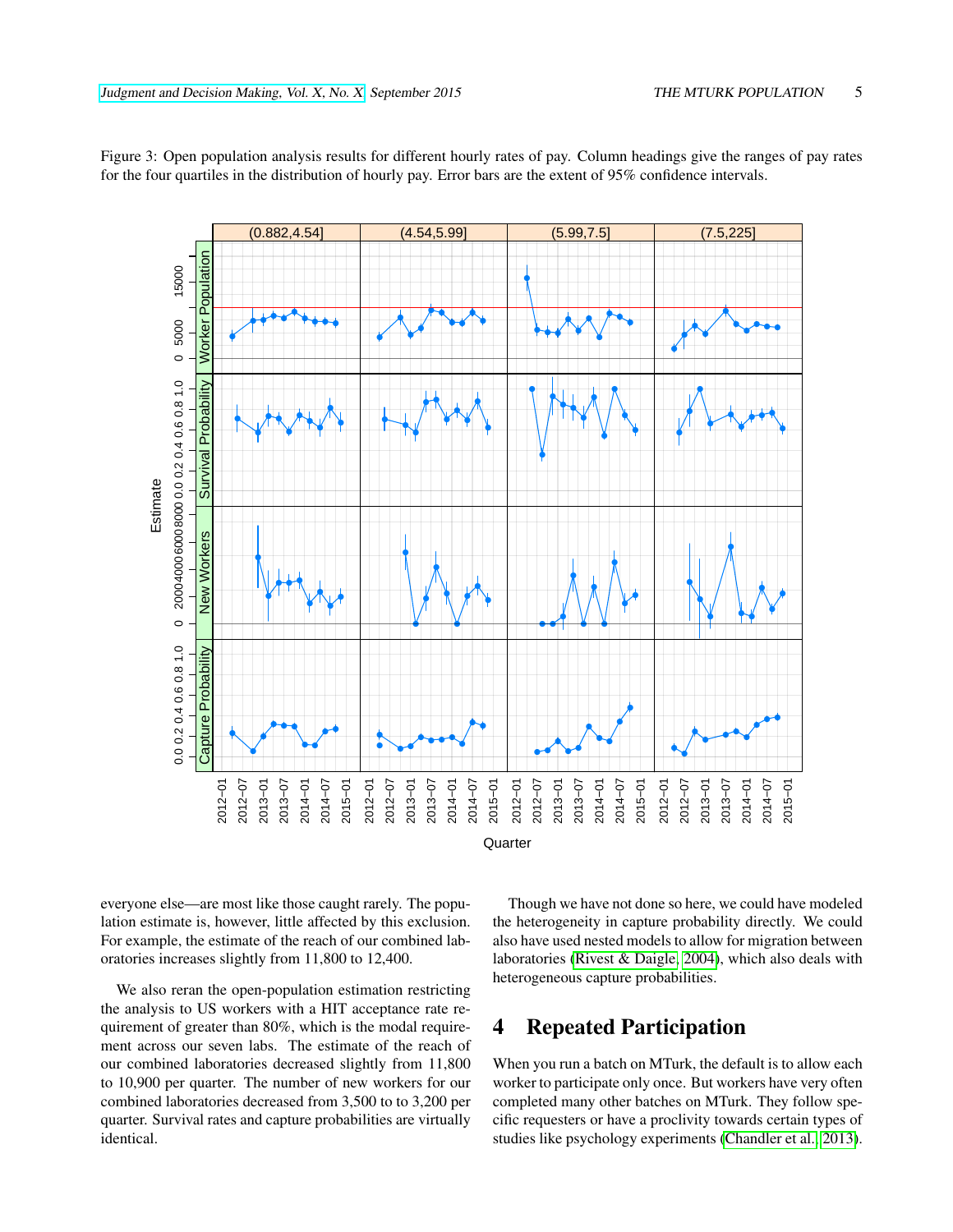<span id="page-5-0"></span>

Figure 4: Open population analysis results for different size batches. Column headings give the ranges of batch sizes for the four quartiles in the distribution of batch sizes. Error bars are the extent of 95% confidence intervals.

Figure [5](#page-6-0) plots, for each laboratory, the distribution of the number of other batches completed. For example, in the Bartels laboratory, only 27% of HITs are from workers who did not complete any other HIT within the laboratory.

Figure [6](#page-6-1) shows, for each laboratory, the distribution of the number of the other six laboratories visited by each worker. For example, in the Bartels laboratory, just under 50% of the workers did not visit any of the other six laboratories, and just over 50% visited at least one other laboratory.

Figure [7](#page-7-0) plots an estimate of the heterogeneity in the capture probabilities across laboratories and workers. The estimation is the random effects for worker and laboratory from a mixed effects logistic regression predicting capture. The plot is for a second capture in a named laboratory given an initial capture in a first laboratory. The probability that a particular worker gets caught in a particular lab is, on average, 0.21, with a 95% highest density interval of [0.08–0.48] for workers and [0.06–0.53] for laboratories. These capture probabilities can be used to estimate the probability of various capture history scenarios.

Together with the population estimates, we can say that the average laboratories can access a population of about 7,300 workers, and that this population is shared in part with other laboratories around the world.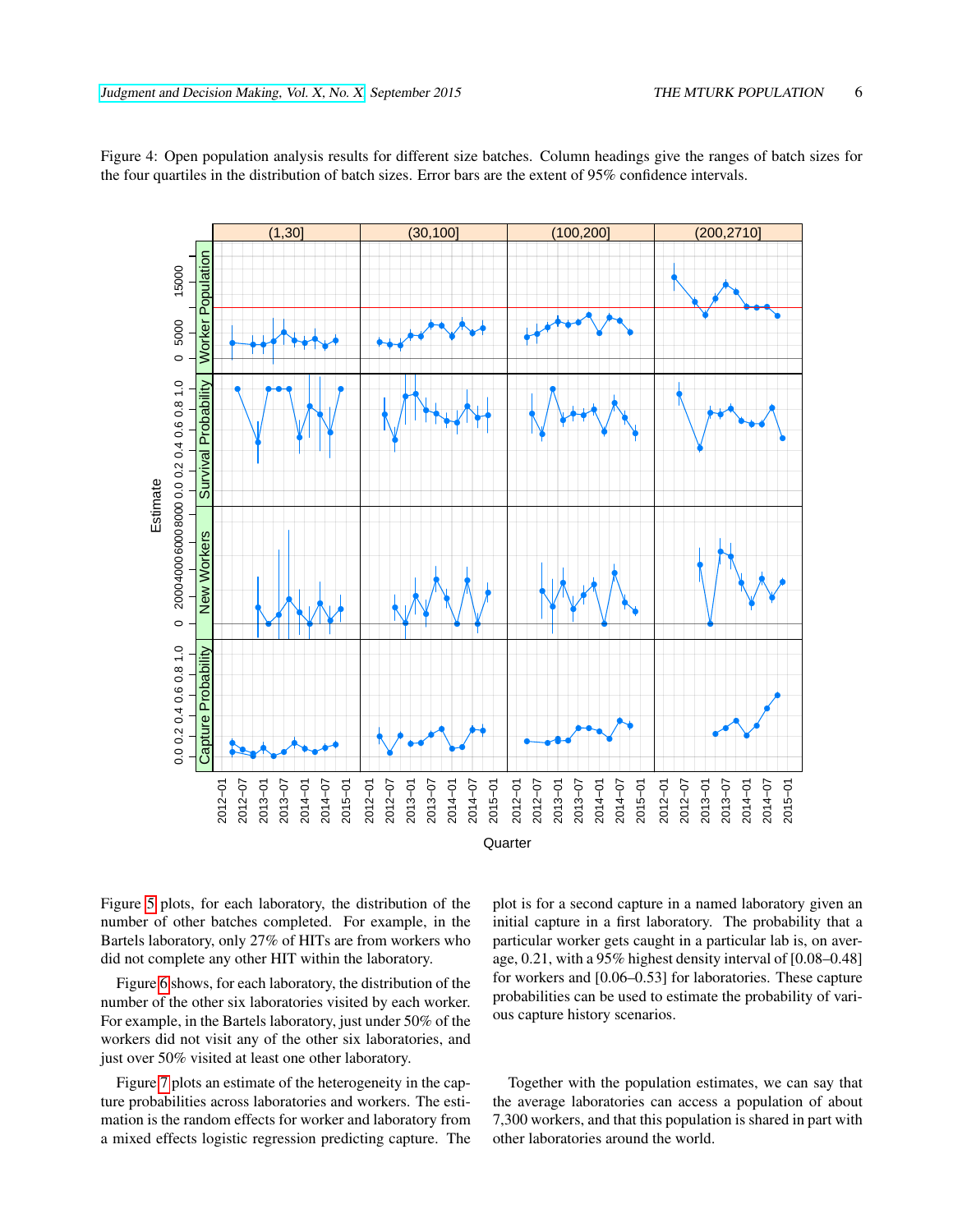

<span id="page-6-0"></span>Figure 5: The distribution of the number of other batches completed within a laboratory.

<span id="page-6-1"></span>Figure 6: The distribution of the number of other laboratories visited.



## 5 A Simple Replication

Casey and Chandler ran two large HITs simultaneously from their respective MTurk accounts between the 27th March and 9 May 2015 [\(Casey, Chandler, Levine, Proctor,](#page-8-7) [& Strolovitch, 2015\)](#page-8-7). HITs were open to US workers with approval rates of 95% and over 50 HITs completed. Casey's HIT was advertised as a 2-minute survey "about yourself" paying \$0.25–\$0.50. Chandler's HIT was advertised as a 13 minute survey on "effective teaching and learning", paying \$1.50. Some workers took both HITs and this overlap allows us to estimate a simple closed-population capture-recapture model. With only two capture occasions, we cannot use an open-population model, but the HITs ran over a sufficiently short window that the coming and going of workers will not be large. Of the 11,126 workers captured in total, 8,111 took part in only Casey's HIT, 1,175 took part in only Chandler's HIT and 1,839 took part in both HITs. Given the asymmetry in the numbers caught in each lab, it is appropriate to allow for heterogeneity in capture probabilities in each lab. This  $M_t$  model is described in the Appendix. With only two capture opportunities, this model is saturated and is the most complex model we can estimate. The population estimate is 16,306 95% CI [15,912, 16,717]. This estimate is a little larger than the estimate based on the largest HITs from our seven labs reported in Section [3.2,](#page-3-1) but then the HITs were larger than anything we ran in our seven labs and, as we describe above, larger HITs reach a greater population. Overall, this independent estimate is in line with out seven-labs estimate.

### 6 Discussion

Our capture-recapture analysis estimates that, in any quarter year, the average laboratory can reach about 7,300 workers. In each quarter year, 26% of workers retire from the pool and are replaced with new workers. Thus the population that the average laboratory can reach only a few times larger than the active participant pool at a typical university (coursecredit pools tend to have quite high uptake), with a turnover rate that is not dissimilar to the coming and going of university students. While the exact estimate will probably vary in the future, our message about the magnitude of the population available for the average laboratory—which is perhaps surprisingly small—is likely to remain valid given the stability of arrivals and survival rates.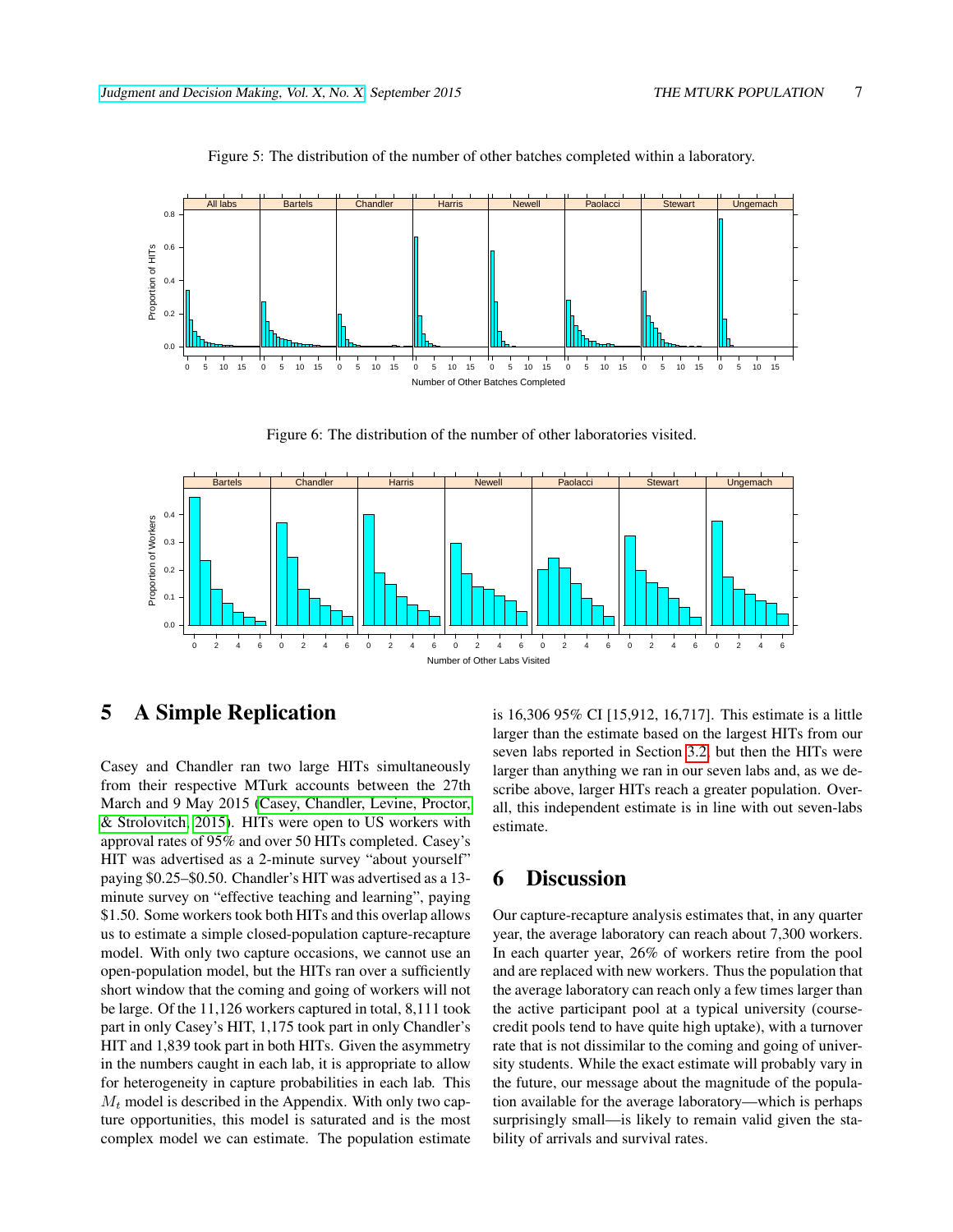

<span id="page-7-0"></span>Figure 7: The joint distribution of worker and laboratory capture probabilities, together with marginal distributions.



Our estimates of the size of the population each laboratory is sampling from is of the same order as Fort, Adda, and Cohen's [\(2011\)](#page-9-13) estimate that 80% of HITs are completed by 3,011 to 8,582 workers, and that there are 15,059 to 42,912 workers in total. In their estimate Fort et al. first construct an estimate for the total number of HITs posted on MTurk each week by using a count of the number of HITs lasting more than one hour from http://mturk-tracker.com, adjusted by a multiple of 5 to get an estimate the total number of HITs of any duration. Then they combine this estimate with survey results from 1,000 workers self reporting the number of HITs they complete per week and a blog post (http://groups.csail.mit.edu/uid/deneme/?p=502) giving the distribution of HITs per worker. Our estimates may differ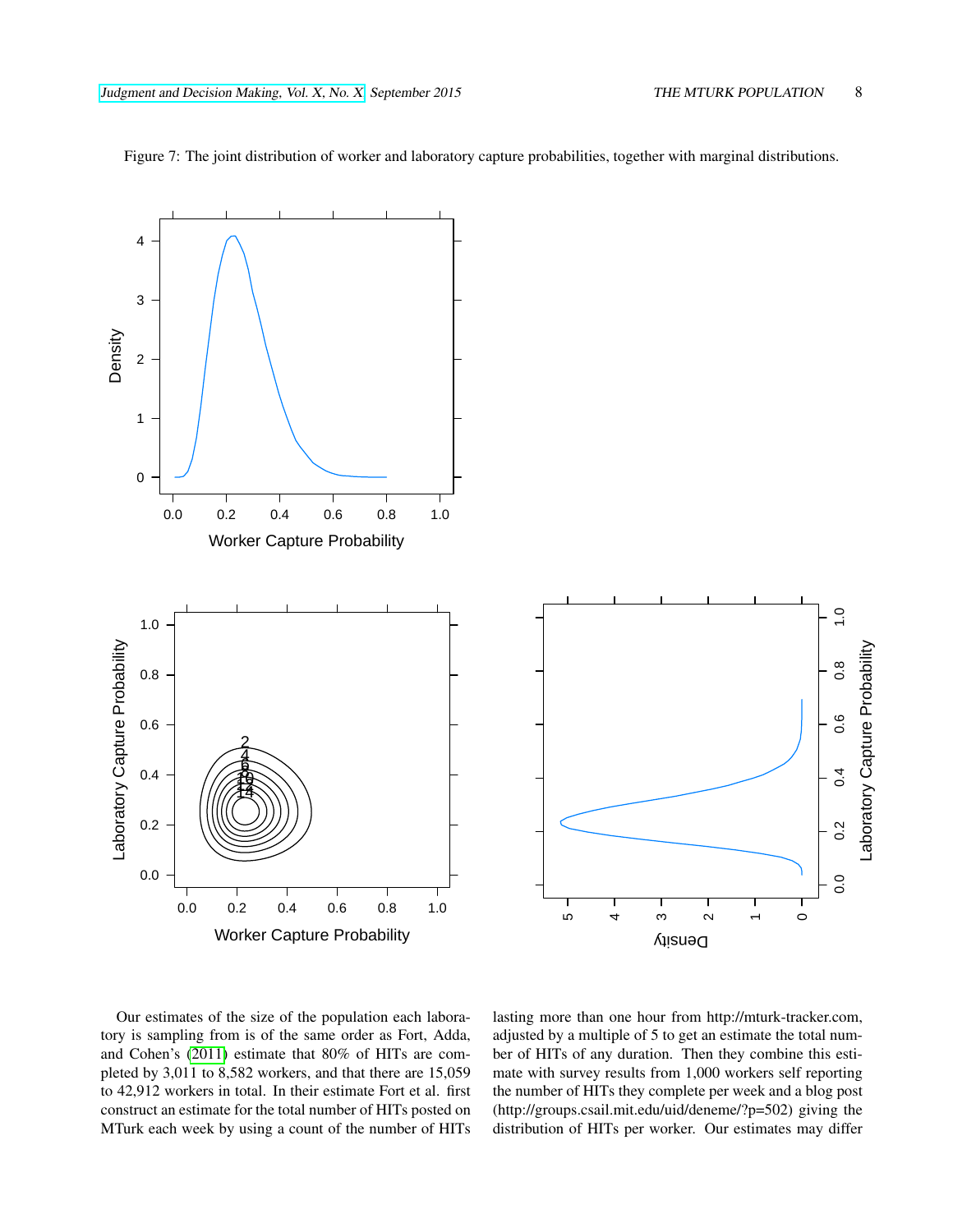for two reasons. First, Fort et al.'s estimate depends on the accuracy of the guestimate of the fraction of HITs that are greater than one hour and on the accuracy of the worker selfreports. Second, our capture-recapture analysis estimates the population available to our laboratories, which will be a subset of the total population as we select workers by location and HIT acceptance history, and workers select our HITs or not. Thus our estimate is of the number of workers available to researchers while Fort et al.'s is of the total number of workers using MTurk.

Our findings about workers participating in multiple experiments within a laboratory are broadly in line with earlier research that demonstrates that workers participate in many different HITs within the same laboratory [\(Berinsky et al.,](#page-8-1) [2012;](#page-8-1) [Chandler et al., 2013\)](#page-8-6). We extend these findings by demonstrating that workers are also likely to complete experiments for many different laboratories. For example, of the workers we captured, 36% completed HITs in more than one laboratory. Of course, given we are only seven of a much larger set of scientists using MTurk, it is extremely likely that our workers have also taken part in many other experiments from other laboratories.

A growing body of research has illustrated the potential consequences of non-naïveté. Many workers report having taken part in common research paradigms [\(Chandler et al.,](#page-8-6) [2013\)](#page-8-6). Experienced workers show practice effects which may inflate measures of ability or attentiveness to trick questions [\(Chandler et al., 2013;](#page-8-6) [Glinski, Glinski, & Slatin,](#page-9-14) [1970;](#page-9-14) [Hauser & Schwarz, 2015\)](#page-9-15). Cooperation in social games on MTurk has declined, perhaps as the result of too much experience or learning [\(Mason, Suri, & Watts, 2014;](#page-9-16) [Rand et al., 2014\)](#page-9-17). Participants often conform to demand characteristics [\(Orne, 1962\)](#page-9-18), and MTurk workers may infer demands, correctly or otherwise, from debriefings from earlier experiments. Workers may also have been previously deceived, a key concern in behavioral economics [\(Hertwig](#page-9-19) [& Ortmann, 2001\)](#page-9-19).

Thus there is a commons dilemma—your study may be improved by adding classic measures or including deception, but subsequent studies may be adversely affected. Participants previously exposed to an experiment tend to show smaller effect sizes the second time [\(Chandler, Paolacci,](#page-8-8) [Peer, Mueller, & Ratliff, 2015\)](#page-8-8). If non-overlapping samples are required, a relatively short series of experiments could exhaust the MTurk population. For example, using 1,000 workers to estimate a difference in a proportion gives a confidence interval .12 wide or, equivalently, an interval on  $d$ .28 wide. So replications by other laboratories, which necessarily require larger sample sizes [\(Simonsohn, 2013\)](#page-9-20), may be hard and require a delay to allow new workers to enter the pool.

We also observed considerable heterogeneity in the estimates of available workers across pools, suggesting that researcher practices can influence the amount of workers available to them. Many factors differ across our laboratories—such as the description of tasks, duration, posting time, requester reputation, or even just randomness in early update of HITs [\(Salganik, Dodds, & Watts, 2006\)](#page-9-21) and so experimental manipulation of these factors is required to make causal claims. However, we can offer two insights. We found that increasing pay did not increase the population available, but that running HITs in larger batches did. Both findings are consistent with more active workers seeking HITs quickly, crowding out other workers.

There are not that many people taking part in experiments on MTurk—about two orders of magnitude fewer than the 500,000 workers headlined by Amazon. We estimate that, if your laboratory used the MTurk population, you were sampling from a population of about 7,300 workers.

# References

- <span id="page-8-4"></span>Baillargeon, S., & Rivest, L.-P. (2007). Rcapture: Loglinear models for capture-recapture in R. *Journal of Statistical Software*, *19*. Retrieved from [http://cran.r-project.org/web/](http://cran.r-project.org/web/packages/Rcapture/Rcapture.pdf) [packages/Rcapture/Rcapture.pdf](http://cran.r-project.org/web/packages/Rcapture/Rcapture.pdf)
- <span id="page-8-0"></span>Behrend, T. S., Sharek, D. J., Meade, A. W., & Wiebe, E. N. (2011). The viability of crowdsourcing for survey research. *Behavior Research Methods*, *43*, 800–813. doi: 10.3758/s13428-011-0081-0
- <span id="page-8-1"></span>Berinsky, A. J., Huber, G. A., & Lenz, G. S. (2012). Evaluating online labor markets for experimental research: Amazon.com's Mechanical Turk. *Political Analysis*, *20*, 351– 368. doi: 10.1093/pan/mpr057
- <span id="page-8-2"></span>Buhrmester, M., Kwang, T., & Gosling, S. D. (2011). Amazon's Mechanical Turk: A new source of inexpensive, yet high-quality, data? *Perspectives On Psychological Science*, *6*, 3–5. doi: 10.1177/1745691610393980
- <span id="page-8-7"></span>Casey, L., Chandler, J., Levine, A. S., Proctor, A., & Strolovitch, D. (2015). *Demographic characteristics of a large sample of us workers.* Unpublished manuscript.
- <span id="page-8-6"></span>Chandler, J., Mueller, P., & Ipeirotis, P. G. (2013). Nonnaïveté among Amazon Mechanical Turk workers: Consequences and solutions for behavioral researchers. *Behavior Research Methods*. doi: 10.3758/s13428-013 -0365-7
- <span id="page-8-8"></span>Chandler, J., Paolacci, G., Peer, E., Mueller, P., & Ratliff, K. (2015). Using non-naïve participants can reduce effect sizes. *Psychological Science*, *26*, 1131–1139. doi: 10 .1177/0956797615585115
- <span id="page-8-3"></span>Cormack, R. M. (1989). Log-linear models for capture recapture. *Biometrics*, *45*, 395–413. doi: 10.2307/ 2531485
- <span id="page-8-5"></span>Cumming, G. (2014). The new statistics: Why and how. *Psychological Science*, *25*, 7–29. doi: 10.1177/ 0956797613504966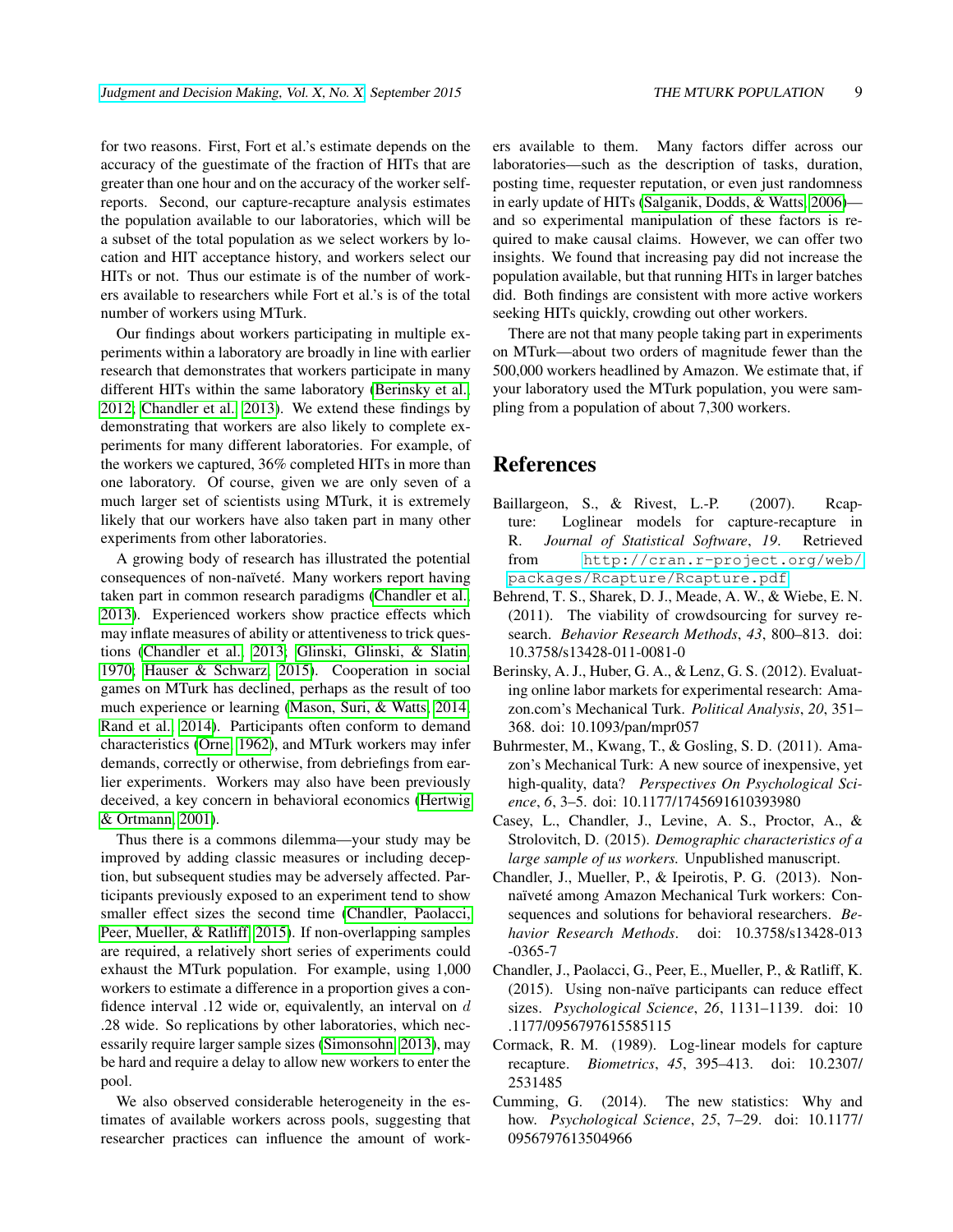- <span id="page-9-10"></span>Fisher, N., Turner, S., Pugh, R., & Taylor, C. (1994). Estimating the number of homeless and homeless mentally ill people in north east Westminster by using capturerecapture analysis. *British Medical Journal*, *308*, 27–30.
- <span id="page-9-13"></span>Fort, K., Adda, G., & Cohen, K. B. (2011). Amazon Mechanical Turk: Gold mine or coal mine? *Computational Linguistics*, *37*, 413–420. doi: 10.1162/COLI\\_a\ \_00057
- <span id="page-9-23"></span>Francis, C. M., Barker, R. J., & Cooch, E. G. (2013). Modeling demographic processes in marked populations: Proceedings of the EURING 2013 analytical meeting [Special Issue]. *Ecology and Evolution*, *5*. doi: 10.1111/ 2041-210X.12300
- <span id="page-9-14"></span>Glinski, R. J., Glinski, B. C., & Slatin, G. T. (1970). Nonnaivety contamination in conformity experiments: Sources, effects, and implications for control. *Journal of Personality and Social Psychology*, *16*, 478–485. doi: 10.1037/h0030073
- <span id="page-9-3"></span>Goodman, J. K., Cryder, C. E., & Cheema, A. (2013). Data collection in a flat world: The strengths and weaknesses of mechanical turk samples. *Journal of Behavioral Decision Making*, *26*, 213–224. doi: 10.1002/bdm.1753
- <span id="page-9-15"></span>Hauser, D. J., & Schwarz, N. (2015). Attentive turkers: Mturk participants perform better on online attention checks than subject pool participants. *Behavior Research Methods*. doi: 10.3758/s13428-015-0578-z
- <span id="page-9-19"></span>Hertwig, R., & Ortmann, A. (2001). Experimental practices in economics: A methodological challenge for psychologists? *Behavioral and Brain Sciences*, *24*, 383–451.
- <span id="page-9-12"></span>Hillygus, D. S., Jackson, N., & Young, M. (2014). Professional respondents in non-probability online panels. In M. Callegaro, R. Baker, P. Lavrakas, J. Krosnick, J. Bethlehem, & A. Gritz (Eds.), *Online panel research: A data quality perspective* (pp. 219–237). West Sussex, UK: Wiley.
- <span id="page-9-4"></span>Horton, J. J., Rand, D. G., & Zeckhauser, R. J. (2011). The online laboratory: Conducting experiments in a real labor market. *Experimental Economics*, *14*, 399–425. doi: 10 .1007/s10683-011-9273-9
- <span id="page-9-5"></span>Klein, R. A., Ratliff, K. A., Vianello, M., Adams, J., Reginald B., Bahnik, S., Bernstein, M. J., . . . Nosek, B. A. (2014). Investigating variation in replicability: A "many labs" replication project. *Social Psychology*, *45*, 142– 152. doi: 10.1027/1864-9335/a000178
- <span id="page-9-11"></span>Laporte, R. E. (1994). Assessing the human condition: Capture-recapture techniques. *British Medical Journal*, *308*, 5–6.
- <span id="page-9-16"></span>Mason, W., Suri, S., & Watts, D. J. (2014, June). Longrun learning in games of cooperation. In *Proceedings of the 15th acm conference on economics and computation.* ACM. doi: 10.1145/2600057.2602892
- <span id="page-9-6"></span>Mullinix, K., Druckman, J., & Freese, J. (2014). *The generalizability of survey experiments* [Institute for Policy Research Northwestern Uni-

versity Working Paper Series]. Retrieved from [http://www.ipr.northwestern.edu/](http://www.ipr.northwestern.edu/publications/docs/workingpapers/2014/IPR-WP-14-19.pdf)

[publications/docs/workingpapers/2014/](http://www.ipr.northwestern.edu/publications/docs/workingpapers/2014/IPR-WP-14-19.pdf) [IPR-WP-14-19.pdf](http://www.ipr.northwestern.edu/publications/docs/workingpapers/2014/IPR-WP-14-19.pdf)

- <span id="page-9-18"></span>Orne, M. T. (1962). On the social-psychology of the psychological experiment: With particular reference to demand characteristics and their implications. *American Psychologist*, *17*, 776–783. doi: 10.1037/h0043424
- <span id="page-9-8"></span>Otis, D. L., Burnham, K. P., White, G. C., & Anderson, D. R. (1978). Statistical inference from capture data on closed animal populations. In *Wildlife monographs* (Vol. 62). Wildlife Society.
- <span id="page-9-0"></span>Paolacci, G., & Chandler, J. (2014). Inside the turk: Understanding mechanical turk as a participant pool. *Current Directions in Psychological Science*, *23*, 184–188. doi: 10.1177/0963721414531598
- <span id="page-9-1"></span>Paolacci, G., Chandler, J., & Ipeirotis, P. G. (2010). Running experiments on Amazon Mechanical Turk. *Judgment and Decision Making*, *5*, 411–419. Retrieved from [http://journal.sjdm.org/10/10630a/](http://journal.sjdm.org/10/10630a/jdm10630a.pdf) [jdm10630a.pdf](http://journal.sjdm.org/10/10630a/jdm10630a.pdf)
- <span id="page-9-17"></span>Rand, D. G., Peysakhovich, A., Kraft-Todd, G. T., Newman, G. E., Wurzbacher, O., Nowak, M. A., & Greene, J. D. (2014). Social heuristics shape intuitive cooperation. *Nature Communications*, *5*, e3677. doi: 10.1038/ ncomms4677
- <span id="page-9-9"></span>Rivest, L. P., & Daigle, G. (2004). Loglinear models for the robust design in mark-recapture experiments. *Biometrics*, *60*, 100–107. doi: 10.1111/j.0006-341X.2004.00157.x
- <span id="page-9-21"></span>Salganik, M. J., Dodds, P. S., & Watts, D. J. (2006). Experimental study of inequality and unpredictability in an artificial cultural market. *Science*, *311*, 854–856. doi: 10.1126/science.1121066
- <span id="page-9-7"></span>Seber, G. A. F. (1982). *The estimation of animal abundance and related parameters*. New York: Macmillan.
- <span id="page-9-20"></span>Simonsohn, U. (2013). *Evaluating replication results.* Unpublished manuscript. Retrieved from [http://ssrn](http://ssrn.com/abstract=2259879) [.com/abstract=2259879](http://ssrn.com/abstract=2259879)
- <span id="page-9-22"></span>Williams, B., Nichols, J., & Conroy, M. (2002). *Analysis and management of animal populations*. San Diego, CA: Elsevier.
- <span id="page-9-2"></span>Woods, A. T., Velasco, C., A., L. C., X., W., & Spence, C. (2015). *Conducting perception research over the internet: A tutorial review.* Manuscript submitted for publication.

# Appendix: An Introduction to Capture-Recapture Models

Here we describe the intuition behind capture-recapture models and provide worked examples for closed- and openpopulation models.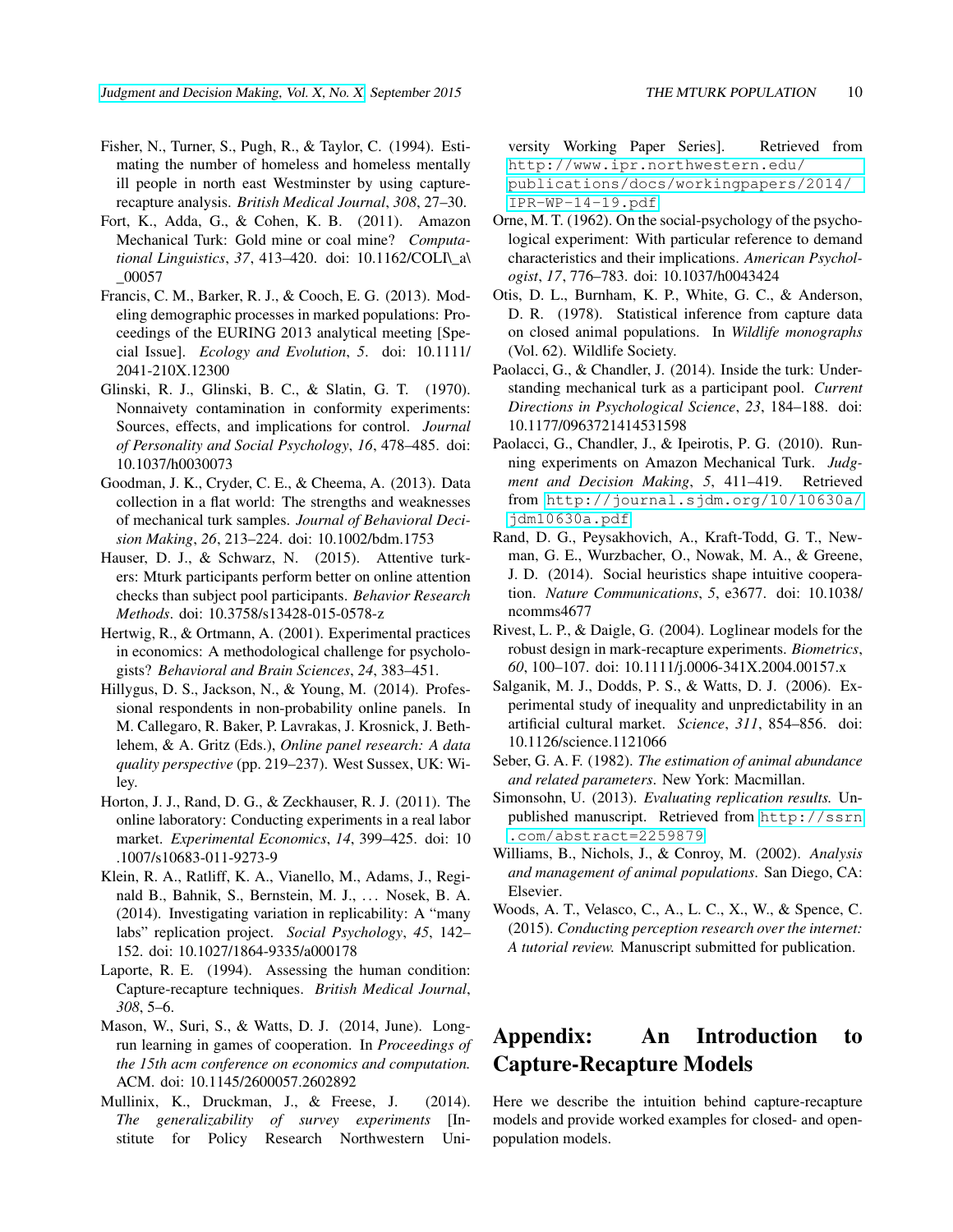Figure A1: Five fish are caught and tagged on the first day. Another four fish are caught on the second day. In this second catch, one quarter are tagged. Thus there are 20 fish in the pond.



Table A1: Frequencies of Capture Histories for Red-Back Voles

<span id="page-10-0"></span>

| Night $i$ |          |   |           |  |  |  |
|-----------|----------|---|-----------|--|--|--|
| 1         | 2        | 3 | Frequency |  |  |  |
| 0         | $\Omega$ | 1 | 33        |  |  |  |
| 0         | 1        | 0 | 32        |  |  |  |
| 0         | 1        | 1 | 5         |  |  |  |
| 1         | 0        | 0 | 15        |  |  |  |
| 1         | 0        | 1 | 4         |  |  |  |
| 1         | 1        | 0 | 7         |  |  |  |
| 1         | 1        | 1 | g         |  |  |  |

Note: Data are for three nights from Rivest and Daigle (2004). 0=Not caught on night i. 1=Caught on night i.

#### Closed Population Models

Here we give an introduction to closed-population capturerecapture modeling. Closed-population modeling applies when individuals persist throughout the entire sampling period (e.g., fish in a tank, with no births or deaths). Out example is from [Cormack](#page-8-3) [\(1989\)](#page-8-3) Section 2 and [Rivest and Daigle](#page-9-9) [\(2004\)](#page-9-9) Section 2. We use data from three nights of capturerecapture of red-back voles. Table [A1](#page-10-0) shows that 33 voles were caught only on the last night and 9 voles were caught on all three nights. In total, 105 animals were caught at least once.

In our worked example, we first use Poisson regression to model the frequencies of the different capture histories and then transform the coefficients into estimates of closedpopulation model parameters. The expected capture frequencies,  $\mu$ , are modeled as a log-linear function of

<span id="page-10-1"></span>
$$
log(\mu) = \gamma_0 + \mathbf{X}\beta \tag{2}
$$

The X matrix is displayed in Table [A2](#page-11-0) for several different closed-population models. The  $M_0$  model assumes that homogeneous animals and equal capture probabilities on each night.  $\gamma_0$  is an intercept and, because of the dummy coding of 0 for not caught,  $\exp(\gamma_0)$  is the number of animals never caught. When added to the total number of animals caught, we have an estimate for the abundance of red-back voles in the area. The second column of  $X$  is simply the number of captures in each capture history (the row sums of Table [A1\)](#page-10-0).  $logit(\beta)$  is the probability of a capture on any one night, an expression derived by solving the simultaneous equations implicit in Equation [2.](#page-10-1) With  $\gamma_0 = 4.21$  and  $\beta = -1.00$ , we have and abundance estimate of  $105 + \exp(4.21) = 172.5$  and a capture probability of  $\exp(-1.00) = 0.27$ .

In the  $M_t$  model, the assumption that capture probabil-

# The Intuition

Figure [A1](#page-2-0) shows a tank of 20 fish. How can we estimate the number of fish in the tank without looking into the tank and counting them all? (It may help to imagine a very murky tank.) The answer is to catch some fish on Day 1—perhaps as many as you can in ten minutes. Count them, tag them, and return them. Then, on Day 2, catch some more fish. Some of these new fish may be tagged. If each catch is a random sample, then you know two things: (a) the total number of tagged fish from Day 1 and (b) the proportion of tagged fish in your Day 2 sample. The proportion in the sample is the best estimate of the proportion in the whole tank. So we have

$$
\frac{Number tagged on Day 1}{Total number in the tank} =
$$
\n
$$
\frac{Number observed tagged on Day 2}{Number caught on Day 2}
$$
\n(1)

With 5 fish on tagged on Day 1, and 1/4 of the fish observed tagged on Day 2, we estimate there are 20 fish in the tank. Obviously there will be some noise in the Day 2 catch, so the 20 is just an estimate.

Our tutorial below glosses over many details: [Williams,](#page-9-22) [Nichols, and Conroy](#page-9-22) [\(2002\)](#page-9-22) provide an introduction, with the EURING conference [\(Francis, Barker, & Cooch, 2013\)](#page-9-23) covering the latest developments. [Baillargeon and Rivest](#page-8-4) [\(2007\)](#page-8-4) give a tutorial on estimating these models in the R programming language.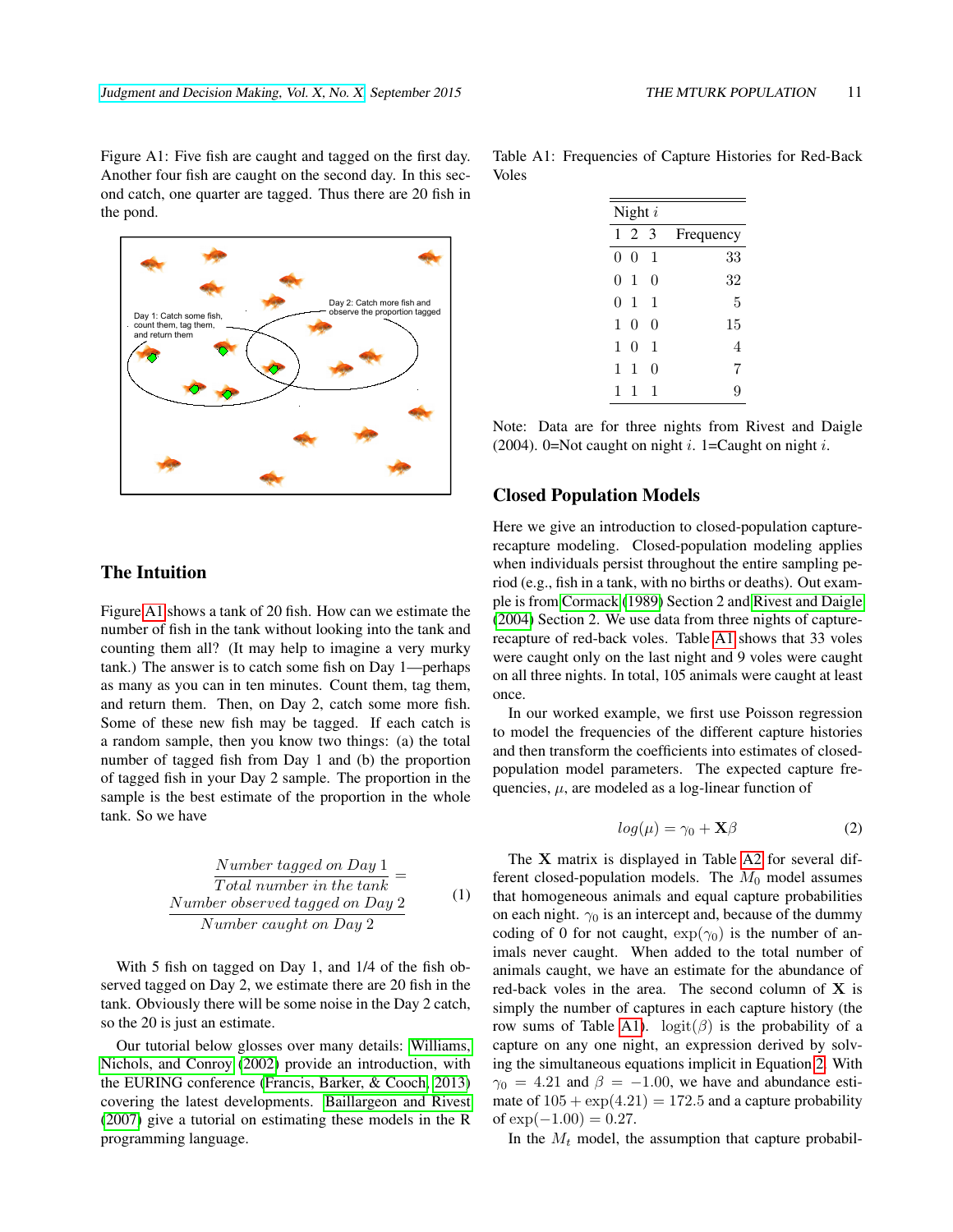|                    | $M_0$          |              | $M_t$       |              |                                                                                        | $M_h$                                                                                                 |                     |                | $M_b$        |              |                |
|--------------------|----------------|--------------|-------------|--------------|----------------------------------------------------------------------------------------|-------------------------------------------------------------------------------------------------------|---------------------|----------------|--------------|--------------|----------------|
| $\gamma_0$ $\beta$ |                |              |             |              |                                                                                        | $\gamma_0$ $\beta_1$ $\beta_2$ $\beta_3$ $\gamma_0$ $\beta_1$ $\eta_3$ $\gamma_0$ $\beta_1$ $\beta_2$ |                     |                |              |              |                |
|                    | $1 \; 1$       | $\mathbf{1}$ | $\theta$    | $\theta$     | $\begin{array}{\begin{array}{\small \begin{array}{\small \end{array}}}} 1 \end{array}$ |                                                                                                       | $1\quad 1\quad 0$   |                |              | $1\quad 2$   | $\theta$       |
|                    | $1 \quad 1$    | 1            | $\theta$    | 1            | $\theta$                                                                               |                                                                                                       | $1 \quad 1 \quad 0$ |                | $\mathbf{1}$ | $\mathbf{1}$ | $\theta$       |
|                    | 1 2            | 1            | $\theta$    | $\mathbf{1}$ | $\mathbf{1}$                                                                           |                                                                                                       | $1\quad 2\quad 0$   |                | $\mathbf{1}$ | $\mathbf{1}$ | $\mathbf{1}$   |
| $\mathbf{1}$       | $\overline{1}$ | $\mathbf{1}$ | $\mathbf 1$ | $\theta$     | $\theta$                                                                               | 1                                                                                                     | $\mathbf{1}$        | $\theta$       | $\mathbf{1}$ | $\theta$     | $\Omega$       |
|                    | 1 2            | $\mathbf{1}$ | $\mathbf 1$ | $\theta$     | $\mathbf{1}$                                                                           |                                                                                                       | $1\quad 2$          | $\overline{0}$ | $\mathbf{1}$ | $\theta$     | $\mathbf{1}$   |
|                    | $1\quad2$      | $\mathbf{1}$ | 1           | 1            | $\theta$                                                                               | 1                                                                                                     |                     | 2 0            | $\mathbf{1}$ | $\theta$     | $\mathbf{1}$   |
|                    | $1 \text{ } 3$ | 1            | 1           | $\mathbf{1}$ | $\mathbf{1}$                                                                           | 1                                                                                                     | 3                   | -1             | $\mathbf{1}$ | $\Omega$     | $\overline{2}$ |

<span id="page-11-0"></span>Table A2: The **X** Model Matrices for the  $M_0$ ,  $M_t$ ,  $M_h$ , and  $M_b$  Poisson Regression

Column headings are the coefficients corresponding to the dummies in the columns of X.

ities are equal across nights is relaxed by having separate dummies for each night. (In the literature the *t* subscript is for temporal dependence in trapping probabilities.) Again,  $\gamma_0$  is an intercept and  $\exp(\gamma_0)$  is the number of animals never caught.  $\text{logit}(\beta_i)$  is the probability of a capture on night *i*. With  $\gamma_0 = 4.18$  we have and abundance estimate of  $105 + \exp(4.18) = 170.2$  and with  $\{\beta_1, \beta_2, \beta_3\} =$  ${-1.35, -0.79 - 0.85}$  we have capture probabilities for the three nights of 0.21, 0.31, and 0.30.

In the  $M_h$  model, the assumption that animals differ in their capture probabilities is introduced. (In the literature, the *h* subscript is for heterogeneity in capture probability across animals.) The second column in  $X$  is just the total number of captures in each history, as in  $M_0$ . The final column in X indicates whether an animal was captured on all three nights. By including this final dummy we move the effect of animals caught more than twice from the  $\beta_1$ coefficient to the  $\eta_3$  coefficient. The logic is that animals caught more than twice are not representative of the uncaught animals—and it is the number of uncaught animals we are interested in. Again,  $\gamma_0$  is an intercept and  $\exp(\gamma_0)$ is the number of animals never caught. With  $\gamma_0 = 4.89$  we have and abundance estimate of  $105 + \exp(4.89) = 238.3$ .

In the  $M_b$  model, the assumption that an initial capture changes the likelihood of being captured again is introduced. (In the literature, the *b* subscript is for a behavioural effect of trapping.) The second column in  $X$  is the number of times the animal evaded an initial capture. The third column in **X** is the number of subsequent captures. Again,  $\gamma_0$ is an intercept and  $\exp(\gamma_0)$  is the number of animals never caught. With  $\gamma_0 = 2.82$  we have and abundance estimate of 121.8.

The choice of model should be governed by knowledge of the system being modeled, plots of the residuals in the model to see which capture histories are badly estimated, and by AIC and BIC values for the fitted models. For the red-back voles, a model including both temporal dependence and animal heterogenity is best. These capturerecapture models may be fitted using the closedp() function from the Rcapture package from [Baillargeon and Rivest](#page-8-4) [\(2007\)](#page-8-4). The source code below shows the single command required to fit the model.

```
> rm(list=ls())
 library(Rcapture) # Load the Rcapture
   library
>
 # A matrix of capture histories and their
   frequencies
> ( red.back <-
   data.frame(w1=c(0,0,0,1,1,1,1),
   w2=c(0,1,1,0,0,1,1),
   w3=c(1,0,1,0,1,0,1),
   freq=c(33,32,5,15,4,7,9)) )
 w1 w2 w3 freq
1 0 0 1 33
2 0 1 0 32
3 0 1 1 5
4 1 0 0 15
5 1 0 1 4
6 1 1 0 7
7 1 1 1 9
>
> # Run the closed-population model
> # dfreq=TRUE indicates that red.back is a
   matrix of capture histories and
   frequencies
> ( cp1 <- closedp(red.back, dfreq=TRUE) )
Number of captured units: 105
Abundance estimations and model fits:
          abundance stderr deviance df AIC
M0 172.5 19.5 21.771 5 55.584
Mt 170.2 19.0 15.833 3 53.646
Mh Chao (LB) 238.3 46.2 9.332 4 45.145
Mh Poisson2 492.3 231.9 9.332 4 45.145
Mh Darroch 1230.0 998.0 9.332 4 45.145
Mh Gamma3.5 3418.5 3938.3 9.332 4 45.145
Mth Chao (LB) 234.4 44.9 2.939 2 42.752
Mth Poisson2 489.1 230.0 2.939 2 42.752
Mth Darroch 1245.3 1011.8 2.939 2 42.752
Mth Gamma3.5 3538.8 4083.2 2.939 2 42.752
Mb 1278.1 5122.5 14.901 4 50.714
Mbh 377.2 640.1 14.730 3 52.542
```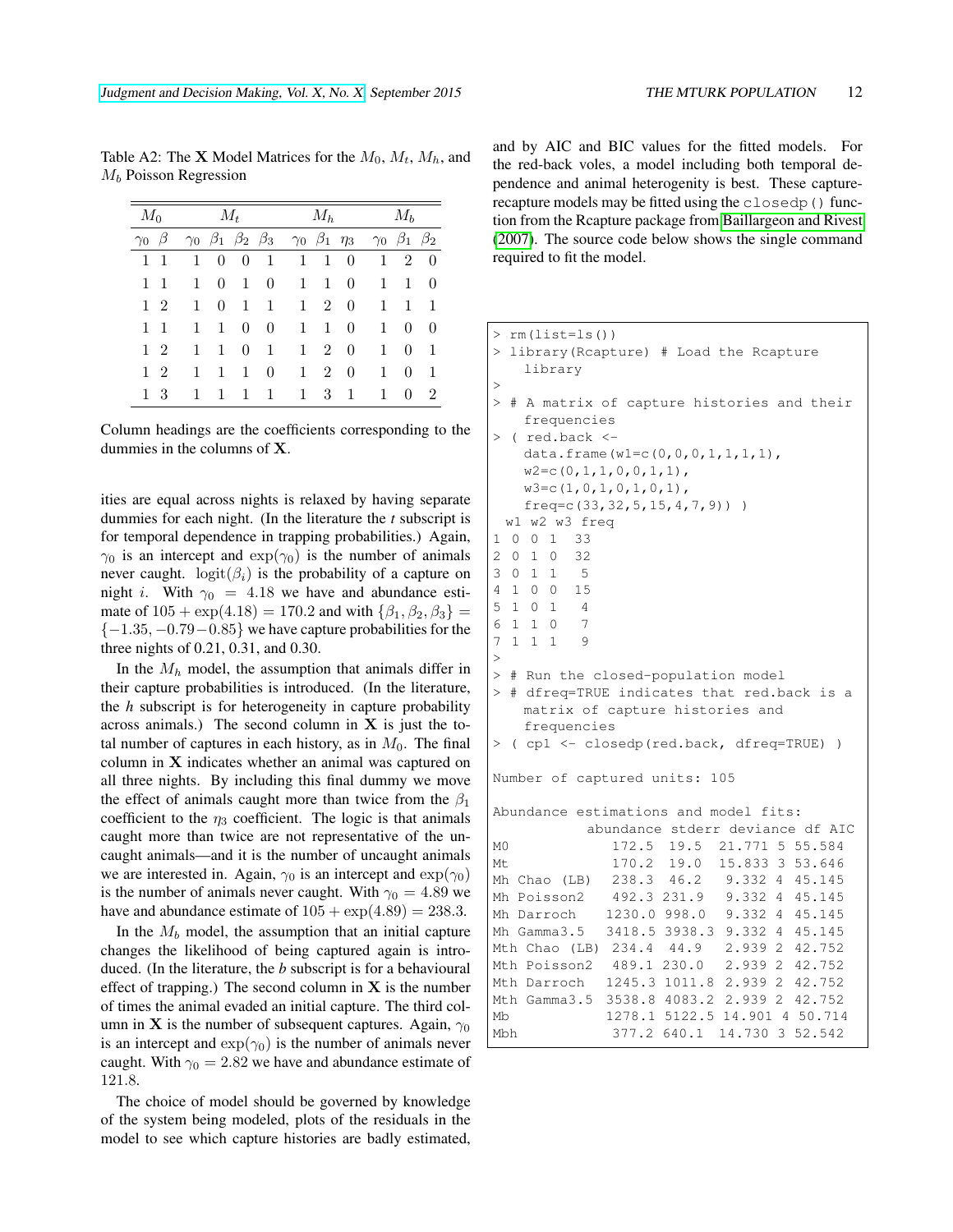<span id="page-12-0"></span>

| Period i         |                  |                  |                  |           |  |  |
|------------------|------------------|------------------|------------------|-----------|--|--|
| 1                | 2                | 3                | 4                | Frequency |  |  |
| 1                | 1                | 1                | 1                | 40        |  |  |
| 1                | 1                | 1                | 0                | 9         |  |  |
| 1                | 1                | 0                | 1                | 36        |  |  |
| 1                | 1                | $\boldsymbol{0}$ | 0                | 56        |  |  |
| 1                | $\boldsymbol{0}$ | 1                | 1                | 42        |  |  |
| 1                | $\overline{0}$   | $\mathbf 1$      | $\boldsymbol{0}$ | 13        |  |  |
| 1                | $\overline{0}$   | $\boldsymbol{0}$ | 1                | 44        |  |  |
| 1                | $\overline{0}$   | $\overline{0}$   | 0                | 405       |  |  |
| $\rm 0$          | 1                | 1                | 1                | 12        |  |  |
| $\rm 0$          | 1                | 1                | 0                | 3         |  |  |
| $\rm 0$          | 1                | $\overline{0}$   | 1                | 28        |  |  |
| $\rm 0$          | 1                | $\boldsymbol{0}$ | $\boldsymbol{0}$ | 27        |  |  |
| $\boldsymbol{0}$ | $\overline{0}$   | 1                | 1                | 24        |  |  |
| 0                | 0                | 1                | 0                | 16        |  |  |
| 0                | 0                | $\overline{0}$   | 1                | 141       |  |  |

Table A3: Frequencies of Capture Histories for Eider Ducks

Note: Data are for four periods of years 1–20, 21, 22, and 23–25 from Coulson (1984). 0=Not caught in period  $i$ . 1=Caught in period  $i$ .

#### Open Population Models

Here we give an introduction to open population capturerecapture modeling. We used an open-population model in our MTurk estimates. Open-population modeling applies when individuals can migrate to and from the capture area or, equivalently, when capture occasions are far enough apart in time that births and deaths matter. We cover the use of the Jolly-Seber model, and the estimation of it's parameters using Poisson regression. Our example is based on the general case covered in [Cormack](#page-8-3) [\(1989\)](#page-8-3) Section 5 and [Rivest and Daigle](#page-9-9) [\(2004\)](#page-9-9) Section 3. We use data from the capture of eider ducks on four occasions Table [A3.](#page-12-0) For example, 40 ducks were captured on all four occasions (first row) and the last row indicates that 141 ducks were captured on only the last occasion (last row).

The Jolly-Seber model fits the capture history frequencies using the population sizes at each occasion,  $N_i$ , the probabilities of surviving from one occasion to the next,  $\phi_i$ , and the probability of being captured on each occasion,  $p_i^*$ . Estimates of births at each capture occasion are also calculated. There are two steps. First, the capture history frequencies are modeled in a Poisson regression. Second, the Jolly-Seber estimates are constructed from the Poisson regression coefficients.

The expected capture history frequencies,  $\mu$ , are modeled

<span id="page-12-1"></span>

| Z            |                  |                  |                  |                  |                  |                  |                  |                  | X                |                  |
|--------------|------------------|------------------|------------------|------------------|------------------|------------------|------------------|------------------|------------------|------------------|
| $\gamma_0$   | $\gamma_1$       | $\gamma_2$       | $\gamma_3$       | $\gamma_4$       | $\gamma_5$       | $\gamma_6$       | $\beta_1$        | $\beta_2$        | $\beta_3$        | $\beta_4$        |
| 1            | $\boldsymbol{0}$ | $\overline{0}$   | 0                | 0                | 0                | $\boldsymbol{0}$ | $\mathbf 1$      | $\mathbf 1$      | $\mathbf{1}$     | $\mathbf 1$      |
| $\mathbf 1$  | $\boldsymbol{0}$ | $\boldsymbol{0}$ | $\boldsymbol{0}$ | $\mathbf{1}$     | $\boldsymbol{0}$ | $\boldsymbol{0}$ | $\mathbf 1$      | 1                | $\mathbf 1$      | $\boldsymbol{0}$ |
| 1            | $\boldsymbol{0}$ | $\boldsymbol{0}$ | $\boldsymbol{0}$ | $\boldsymbol{0}$ | $\boldsymbol{0}$ | 0                | 1                | 1                | $\boldsymbol{0}$ | 1                |
| $\mathbf{1}$ | $\boldsymbol{0}$ | $\boldsymbol{0}$ | $\boldsymbol{0}$ | $\mathbf{1}$     | $\mathbf{1}$     | 0                | $\mathbf 1$      | $\mathbf{1}$     | $\boldsymbol{0}$ | 0                |
| 1            | $\boldsymbol{0}$ | $\boldsymbol{0}$ | $\boldsymbol{0}$ | $\boldsymbol{0}$ | $\boldsymbol{0}$ | $\boldsymbol{0}$ | $\mathbf{1}$     | $\boldsymbol{0}$ | $\mathbf 1$      | 1                |
| $\mathbf{1}$ | $\boldsymbol{0}$ | $\boldsymbol{0}$ | $\boldsymbol{0}$ | $\mathbf{1}$     | $\boldsymbol{0}$ | $\boldsymbol{0}$ | $\mathbf 1$      | $\boldsymbol{0}$ | $\mathbf 1$      | $\boldsymbol{0}$ |
| $\mathbf 1$  | $\boldsymbol{0}$ | $\boldsymbol{0}$ | $\boldsymbol{0}$ | $\boldsymbol{0}$ | $\boldsymbol{0}$ | $\boldsymbol{0}$ | $\mathbf{1}$     | $\boldsymbol{0}$ | $\boldsymbol{0}$ | $\,1$            |
| $\mathbf{1}$ | $\boldsymbol{0}$ | $\boldsymbol{0}$ | $\boldsymbol{0}$ | $\mathbf 1$      | $\mathbf{1}$     | $\mathbf 1$      | $\mathbf{1}$     | $\boldsymbol{0}$ | $\boldsymbol{0}$ | $\boldsymbol{0}$ |
| 1            | 1                | $\boldsymbol{0}$ | $\boldsymbol{0}$ | $\boldsymbol{0}$ | $\boldsymbol{0}$ | 0                | $\boldsymbol{0}$ | $\mathbf 1$      | $\mathbf 1$      | 1                |
| $\mathbf{1}$ | $\mathbf{1}$     | $\boldsymbol{0}$ | $\boldsymbol{0}$ | $\mathbf{1}$     | $\boldsymbol{0}$ | $\boldsymbol{0}$ | $\boldsymbol{0}$ | $\mathbf{1}$     | $\mathbf{1}$     | $\boldsymbol{0}$ |
| $\mathbf{1}$ | 1                | $\boldsymbol{0}$ | $\boldsymbol{0}$ | $\boldsymbol{0}$ | $\boldsymbol{0}$ | $\boldsymbol{0}$ | $\boldsymbol{0}$ | $\mathbf 1$      | $\boldsymbol{0}$ | $\,1$            |
| $\mathbf{1}$ | 1                | $\boldsymbol{0}$ | $\boldsymbol{0}$ | $\mathbf{1}$     | $\mathbf{1}$     | $\boldsymbol{0}$ | $\boldsymbol{0}$ | $\mathbf 1$      | $\boldsymbol{0}$ | $\boldsymbol{0}$ |
| 1            | 1                | 1                | $\boldsymbol{0}$ | $\boldsymbol{0}$ | $\boldsymbol{0}$ | $\boldsymbol{0}$ | $\boldsymbol{0}$ | $\boldsymbol{0}$ | $\mathbf 1$      | 1                |
| $\mathbf 1$  | 1                | 1                | $\boldsymbol{0}$ | $\mathbf{1}$     | $\boldsymbol{0}$ | $\boldsymbol{0}$ | $\boldsymbol{0}$ | $\boldsymbol{0}$ | $\mathbf 1$      | $\boldsymbol{0}$ |
| $\mathbf 1$  | 1                | 1                | 1                | 0                | $\boldsymbol{0}$ | $\boldsymbol{0}$ | $\rm 0$          | $\boldsymbol{0}$ | $\boldsymbol{0}$ | $\mathbf 1$      |

Table A4: The Model Matrix for the Poisson Regression

as a log-linear function of capture histories  $X$  and a subset of their interactions Z.

$$
log(\mu) = \gamma_0 + \mathbf{X}\beta + \mathbf{Z}\gamma \tag{3}
$$

The model matrix for this log-linear Poisson regression is is displayed in Table [A4.](#page-12-1) The first column is the dummy for the intercept. The next six columns are the Z matrix, which is defined in two halves. The first three columns of the Z matrix are dummies for not captured at Occasion 1, not captured at Occasion 1 or 2, and not captured at Occasions 1, 2, or 3. The last three columns of the Z matrix are dummies for not captured at Occasion 4, not captured at Occasions 3 or 4, and not captured at Occasions 2, 3, or 4. The last four columns of Table  $A4$  are the X matrix, which are simply dummies for capture on each occasion (as in Table [A3\)](#page-12-0).

The values of the  $\gamma$  and  $\beta$  regression coefficients are given in Table [A5.](#page-13-0) The relationship between the  $\gamma s$  and  $\beta s$  estimated from the regression and the parameters of interest  $N_i$ ,  $\phi_i$ , and  $p_i^*$  is detailed here for the four-occasion case in Table [A6.](#page-14-0) For details of the derivation of these relationships see [Cormack](#page-8-3) [\(1989\)](#page-8-3) and [Rivest and Daigle](#page-9-9) [\(2004\)](#page-9-9). In Stage 1, the  $\beta$  coefficients are used to calculate values for p<sup>\*</sup>. That is, the coefficients for each capture history are used to estimate the probability of capture at each occasion. In Stage 2, the coefficients  $\{\gamma_4, \gamma_5, \gamma_6\}$  for the not-capturedagain dummies are used to calculate the survival probabilities  $\{\phi_1, \phi_2, \phi_3\}$ . In Stage 3, the intercept  $\gamma_0$  which models the size of population never captured is used to calculate the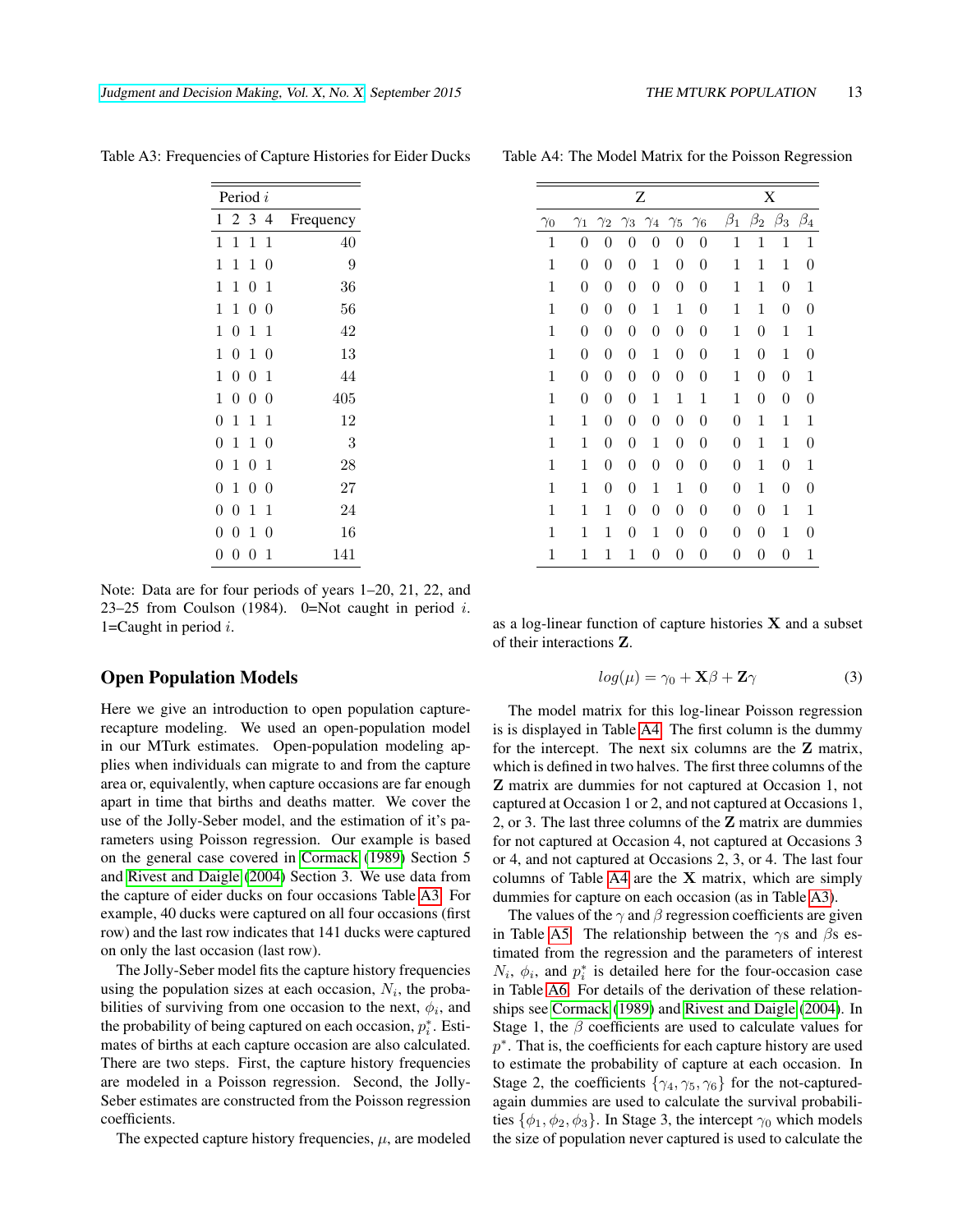<span id="page-13-0"></span>

| Coefficient | Value     |
|-------------|-----------|
| $\gamma_0$  | 3.85      |
| $\gamma_1$  | $-0.70$   |
| $\gamma_2$  | 0.44      |
| $\gamma_3$  | 1.36      |
| $\gamma_4$  | $-1.06\,$ |
| $\gamma_5$  | 1.37      |
| $\gamma_6$  | 1.84      |
| $\beta_1$   |           |
| $\beta_2$   | $-0.15$   |
| $\beta_3$   | $-0.20$   |
| Bл          |           |

Table A5: Parameter Values From the Poisson Regression

 $\overline{1}$ 

<span id="page-13-1"></span>

|  | Table A7: Jolly-Seber Model Parameters |  |  |
|--|----------------------------------------|--|--|
|--|----------------------------------------|--|--|

| <b>Parameter</b> |      | І.             |               |  |
|------------------|------|----------------|---------------|--|
|                  |      | 2              | 2             |  |
| $p^\ast$         |      | $0.46^{\circ}$ | 0.45          |  |
| Ф                | 0.47 | 0.71           | 1.48          |  |
| N                |      |                | 455.21 353.44 |  |

population size  $N_1$  at Occasion 1. In Stage 4,  $\{\gamma_1, \gamma_2, \gamma_3\}$ coefficients for the not-captured-so-far are used to calculate the population sizes  $\{N_2, N_3, N_4\}.$ 

The regressors in the model matrix are not all independent. This means that { $\gamma_0$ ,  $\gamma_1$ ,  $\gamma_4$ ,  $\beta_1$ , and  $\beta_4$ } are not all estimable. This problem is well known; the solution is to drop the first and last columns of the  $X$  matrix, which is equivalent to fixing  $\beta_1 = \beta_4 = 0$  or, in terms of Jolly-Seber model parameters, fixing  $p_1^* = p_4^* = 1/2$  [\(Rivest & Daigle,](#page-9-9) [2004\)](#page-9-9).

Table [A7](#page-13-1) gives the Jolly-Seber model parameters calcu-lated by the recipe in Table [A6.](#page-14-0) The entries for  $N_1$ ,  $N_4$ ,  $p_1^*$ , and  $p_4^*$  are missing because they cannot be independently estimated.

These capture-recapture models may be fitted using the openp() function from the *Rcapture* package from [Baillargeon and Rivest](#page-8-4) [\(2007\)](#page-8-4). The source code below shows the single command required to fit the model.

```
> rm(list=ls()) # Clear workspace
```

```
> library(Rcapture) # Load the Rcapture
   library
```

| >                                                                                                                                     |
|---------------------------------------------------------------------------------------------------------------------------------------|
| # Read in the matrix of capture histories<br>>                                                                                        |
| $($ duck4 $\leq$ read.csv("duck4.csv") )<br>>                                                                                         |
| t1 t2 t3 t4 freq                                                                                                                      |
| 1<br>$\mathbf 1$<br>1<br>1<br>$\mathbf{1}$<br>40                                                                                      |
| 2<br>$\mathbf{1}$<br>$\mathbf{1}$<br>$\mathbf{1}$<br>0<br>9                                                                           |
| 3<br>$\mathbf{1}$<br>$\mathbf{1}$<br>$\mathbf{1}$<br>$\circ$<br>36                                                                    |
| 4<br>$\mathbf{1}$<br>1 0 0<br>56                                                                                                      |
| 5<br>1 0 1 1 42                                                                                                                       |
| 6<br>1 0 1 0<br>13                                                                                                                    |
| 7<br>$\mathbf{1}$<br>1<br>$0\quad 0$<br>44                                                                                            |
| 8<br>$\mathbf{1}$<br>$0\quad 0$<br>$\circ$<br>405                                                                                     |
| 9<br>0<br>$\mathbf{1}$<br>$\mathbf{1}$<br>$\mathbf{1}$<br>- 12<br>10<br>1<br>$\mathbf{1}$<br>$\overline{\phantom{a}}$<br>$\circ$<br>0 |
| $1\quad 0\quad 1$<br>11<br>0<br>28                                                                                                    |
| 12<br>0 1 0 0                                                                                                                         |
| 27<br>$0 \t0 \t1$<br>1<br>13<br>- 24                                                                                                  |
| 16<br>14<br>0 0 1 0                                                                                                                   |
| 15<br>$0\quad1$<br>0<br>$\circ$<br>141                                                                                                |
| >                                                                                                                                     |
| ><br># Run the open-population Jolly-Seber<br>model                                                                                   |
| # dfreq=TRUE indicates that duck4 is a<br>$\rm{>}$                                                                                    |
| matrix of capture histories and                                                                                                       |
| frequencies                                                                                                                           |
| # m="up" allows unequal capture<br>$\rm{>}$                                                                                           |
| probabilities in the model                                                                                                            |
| # neg=TRUE does not bound the gamma<br>≻                                                                                              |
| parameters to prevent survival                                                                                                        |
| probabilities outside [0-1], not that                                                                                                 |
| that matters here                                                                                                                     |
| ( op.duck4 <- openp(duck4, dfreq=TRUE,<br>>                                                                                           |
| $m = "up", neq = TRUE)$ )                                                                                                             |
| Model fit:                                                                                                                            |
| deviance df<br>AIC                                                                                                                    |
| fitted model 12.478 6 108.894                                                                                                         |
|                                                                                                                                       |
| Test for trap effect:                                                                                                                 |
| deviance<br>df                                                                                                                        |
| AIC                                                                                                                                   |
| model with homogenous trap effect 11.787 5                                                                                            |
| 110.202                                                                                                                               |
|                                                                                                                                       |
| Capture probabilities:                                                                                                                |
| estimate stderr                                                                                                                       |
| $-$<br>period 1                                                                                                                       |
| period 2 0.4635 0.0354                                                                                                                |
| period 3 0.4499 0.0349                                                                                                                |
| period 4 --                                                                                                                           |
|                                                                                                                                       |
| Survival probabilities:                                                                                                               |
| estimate stderr                                                                                                                       |
| period 1 -> 2 0.4716 0.0289                                                                                                           |
| period 2 -> 3 0.7069 0.0438                                                                                                           |
| period $3 \rightarrow 4$ --                                                                                                           |
|                                                                                                                                       |
|                                                                                                                                       |
| Abundances:<br>estimate stderr                                                                                                        |